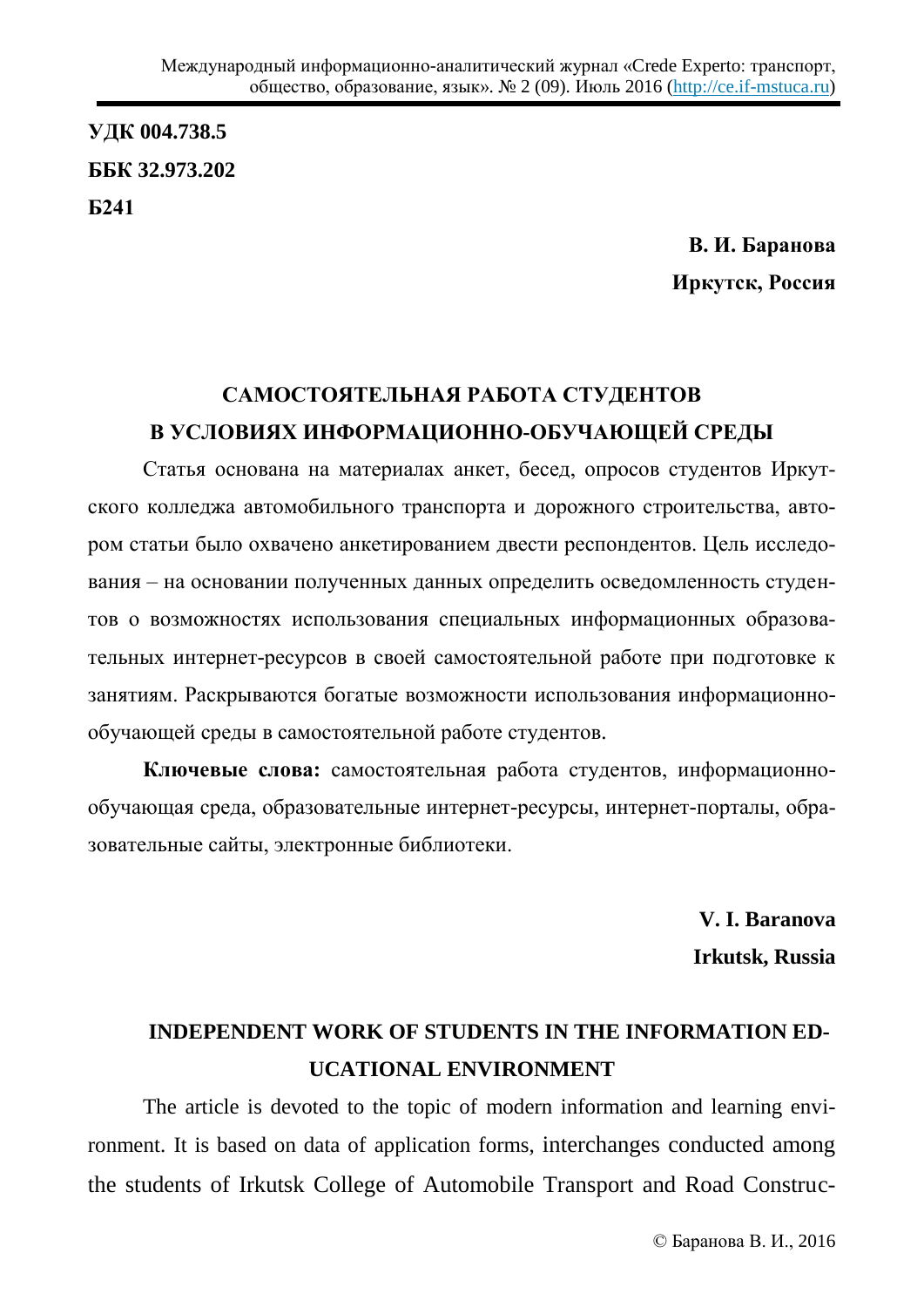tion. The main purpose of the study was to collect and analyze data about the educational Internet resources (portals, websites, e-libraries) which students use to prepare their homework and find out the problems associated with the difficulties of choosing the right content in the modern information environment. The article is also provided information about the specificity of students ' independent work in the global educational space.

**Keywords:** independent work of students, information educational environment, educational Internet resources, Internet portals, educational websites, digital libraries, etc.

Согласно Л. А. Ивановой [Иванова, 2009, с. 39], современный этап жизни российского общества характеризуется глобализацией информационного пространства, тенденцией развития мирового образовательного пространства в контексте перехода к новому уровню и качеству профессионального образования на основе информационных технологий. В настоящее время наблюдается повышенный интерес к модернизации целевого, содержательного и процессуального компонентов профессионального образования, возрастает стремление педагогов эффективно использовать новейшие информационные технологии, позволяющие повышать интенсивность и эффективность учебного процесса, создавать специально организованную систему подготовки студентов к обучению в новых информационно-педагогических условиях [Иванова, 2009, с. 39].

Процесс обучения студентов в условиях информационно-обучающей среды представляет собой эффективное внедрение специальных информационных технологий, улучшающих восприятие учебного материала. Распространение современных компьютеров, свободный доступ обучающихся к сети Интернет, эволюция используемых технологий – всё это активно внедряется в сферу образования, посредством создания специальных информационных сервисов, совершенно новых систем и технологий обучения. Одна из самых главных задач познакомить студентов с современными средствами информационных технологий, необходимых для качественного выполнения самостоятельной работы.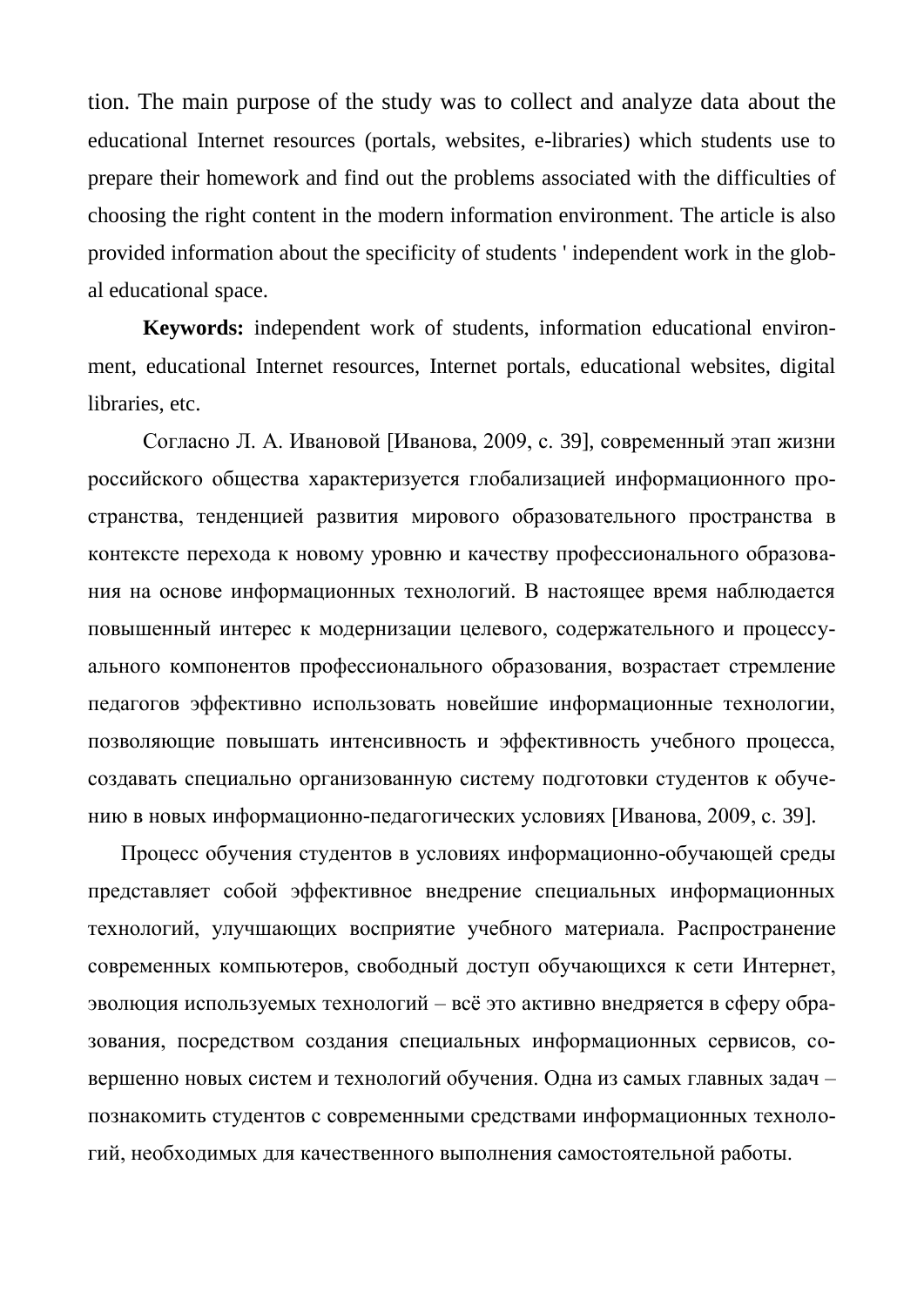Без непосредственного участия преподавателя студент должен научиться самостоятельно организовывать свою деятельность, регулировать и контролировать её в условиях информационно-обучающей среды. Существует проблема осведомленности студентов о возможностях использования специальных информационных образовательных интернет-ресурсов в своей самостоятельной работе. Вторая проблема – это сложность выбора между образовательными интернет-ресурсами и ресурсами, носящими развлекательный характер. Является ли поиск информации для учебы одним из основных мотивов обращения к глобальной сети? Насколько эти проблемы актуальны для студентов Иркутского колледжа автомобильного транспорта и дорожного строительства? Каковы пути решения этих проблем? Проведено анкетирование среди группы студентов Иркутского колледжа автомобильного транспорта и дорожного строительства для того, чтобы ответить на эти вопросы. Необходимость осмысления данных проблем связана с постоянным ростом уровня технологий в современном обществе. Цель исследования – на основании полученных данных определить осведомленность студентов о возможностях использования специальных информационных образовательных интернет-ресурсов в своей самостоятельной работе при подготовке к занятиям, усиление роли самостоятельной работы студентов в учебном процессе, поиск способов повышения уровня их самообразования, информирование о перспективности применения информационных технологий.

Согласно проведенному анкетированию, компьютер и интернет – основные источники в самостоятельной работе студентов, 97 % опрошенных пользуются специальными программами и Интернетом при самостоятельной подготовке, ежедневный доступ в Интернет имеют 93 % опрошенных, не менее пяти часто используемых компьютерных программ смогли назвать 69 % студентов, что говорит о доступности современной информационной среды для большинства студентов. Нам были интересны результаты, полученные другими исследователями. Результаты нашего исследования совпали по многим позициям. Подтверждение нашим выводам находим и в статье Л. А. Ивановой: «Информационные технологии глубоко проникли в жизнь современной молодежи, неотъем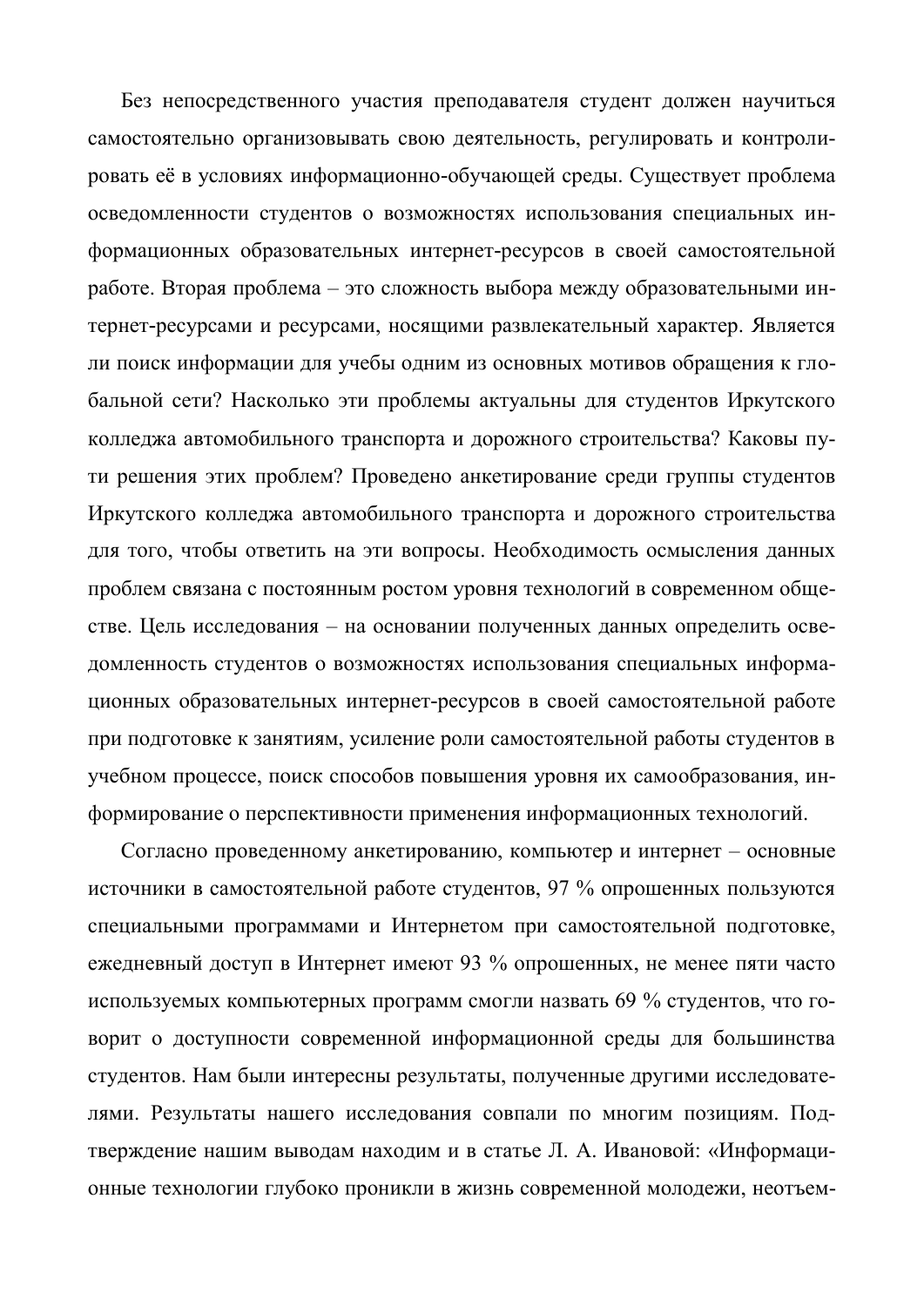лемой её частью становятся многофункциональные портативные устройства мобильные телефоны. Невзирая на название «телефон», это средство коммуникации используется для решения разнообразных задач. Мобильный телефон перестает уже быть только «мобильным домом», когда он связывает с кругом близких людей, воспроизводя музыку, игру или книгу для чтения. Но с помощью него осуществляются «мобильная учеба», деловые беседы и извлекается справочная информация из недр Интернет. Молодежь полностью интегрировала Интернет в свою жизнь (несмотря на протесты взрослых) – музыкальные файлы и видеофильмы напрямую качаются из Интернета через компьютер, мобильный телефон на плейеры, коммуникаторы или устройства типа iPod. Интернет для них – центр цифровой вселенной: музыки, видео, участия в онлайновых сообществах, форумах, блогах, чатах, электронной переписке и онлайниграх» [Иванова, 2011, с. 256].

Результаты анкетирования показали, что принцип выбора в интернете необходимых ресурсов хаотичен - 75 % студентов не могут назвать постоянно используемые образовательные интернет-ресурсы (порталы, сайты, электронные библиотеки). Любопытным и заслуживающим пристального внимания является следующий результат анкетирования. Студенты, делая запрос в поисковых системах, заходят на разные ссылки, не обращая внимания на источник информации. Кроме того, результаты исследования выявили, что непроверенная информация становится приоритетной, поэтому возникают трудности в выполнении самостоятельной работы, что, в конечном итоге, приводит к неизбежным ошибкам в работах студентов. Причиной такого хаотичного выбора становится неосведомленность учащихся в наличии полезных интернет-ресурсов. Чуть больше половины – 56 % опрошенных заходят на сайт колледжа. Анализ проведенных исследований подтвердил наши предположения, что всего 32 % студентов знают о полезных ссылках, выставленных на сайте. В связи с этим, мы считаем необходимым проводить ознакомительные занятия, предоставлять студентам информацию о российских общеобразовательных порталах и сайтах для обучающихся, знакомить с каталогами полезных интернет-ресурсов, интернет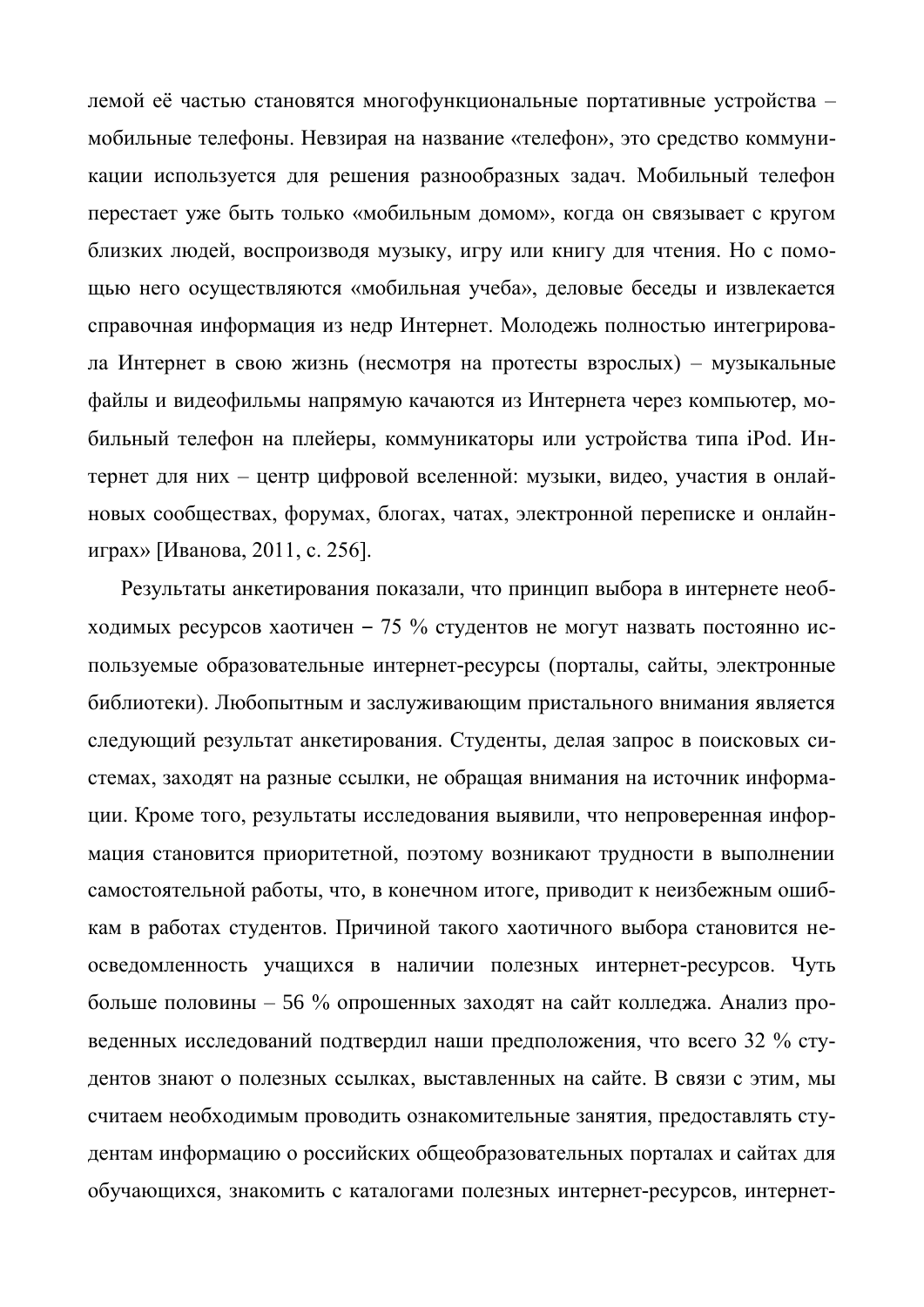порталов, сайтов, электронных библиотек и т. д. Нужно познакомить студентов с полезными ссылками, например: «Официальный сайт Министерства образования и науки Российской Федерации», «Федеральный портал «Российское образование»», «Информационная система «Единое окно доступа к образовательным ресурсам»», «Единая коллекция цифровых образовательных ресурсов», «Федеральный центр информационно-образовательных ресурсов» и др.

В свободном доступе на вышеперечисленных сайтах представлены электронные версии учебников для дополнительного ознакомления с предметами, познавательные фильмы и телепередачи – все это поможет студентам качественно освоить необходимый материал и расширить круг собственных интере-COB.

Каковы основные мотивы обращения студентов к интернет-ресурсам? 72 % опрошенных не считают поиск информации для учебы - одним из важных мотивов обращения к глобальной сети, но на вопрос: «Помогает ли Интернет в обучении?» – 93 % ответили положительно. Актуальна проблема выбора между образовательными интернет-ресурсами и ресурсами, носящими развлекательный характер. Заходя в Интернет, с целью выполнения самостоятельной работы, 75 % учащихся в процессе поиска необходимой информации, отвлекаются на развлекательные сервера, что влияет на её качество и увеличивает время выполнения необходимой работы. Интернет становится всё более навязчивым в продвижении на первый план развлекательной информации: игр, сайтов общения, рекламы.

Как полезную учебную информацию сделать для студентов наиболее приоритетной? Вопрос самоорганизации в данном случае является одним из самых важных. Решив проблему осведомленности студентов о наличии образовательных интернет-ресурсах, мы сокращаем «хаотичное блуждание» студентов в поисках нужной информации, следовательно, соблазнов отвлечься становится меньше.

С одной стороны, в условиях современной информационно-обучающей среды у студентов есть возможность более качественно выполнять самостоятель